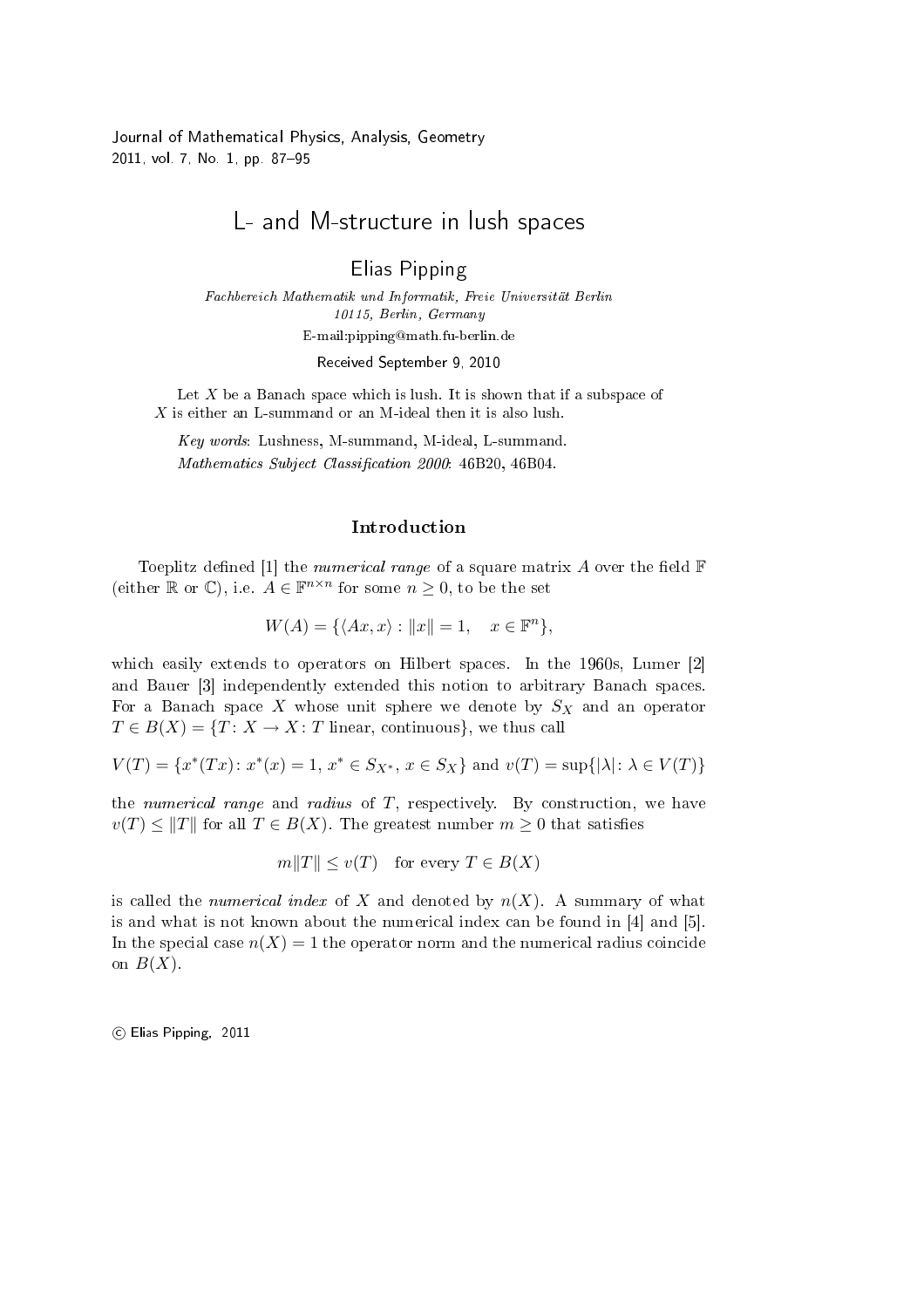Several attempts have been made to characterize the spaces with numerical index one among all Banach spaces geometrically, one of them in [6]. We denote by

$$
S(B_X, x^*, \alpha) := \{ x \in B_X \colon \operatorname{Re} x^*(x) > 1 - \alpha \}
$$

for any  $x^* \in S_{X^*}$  and  $\alpha > 0$  an open slice of the unit ball. Setting  $\mathbb{T} :=$  $\{\omega \in \mathbb{F}: |\omega|=1\}$  and writing  $\text{co}(F)$  for the convex hull of a subset  $F \subseteq X$  allows us to write the absolutely convex hull of F as  $co(TF)$ .

**Definition**. Let X be a Banach space. If for every two points  $u, v \in S_X$  and  $\varepsilon > 0$  there is a functional  $x^* \in S_{X^*}$  that satisfies

$$
u \in S(B_X, x^*, \varepsilon)
$$
 and  $dist(v, co(TS(B_X, x^*, \varepsilon))) < \varepsilon$ ,

the space  $X$  is said to be *lush*.

Unfortunately, whilst lush spaces do have numerical index one, spaces with numerical index one need not be lush [7, Rem. 4.2]. Lushness has proved invaluable in constructing a Banach space whose dual has strictly smaller numerical  $index$  — answering a question that up until then had been open for decades. Consequently, the property deserves attention.

Let us recall some results about sums of Banach spaces.

**Proposition** (M. Martín and P. Payá [8, Prop. 1]). Let  $(X_n)_{n\in\mathbb{N}}$  be a sequence of Banach spaces. Then

$$
n\big(c_0((X_n)_{n\in\mathbb{N}})\big) = n\big(\ell^1((X_n)_{n\in\mathbb{N}})\big) = n\big(\ell^{\infty}((X_n)_{n\in\mathbb{N}})\big) = \inf_{n\in\mathbb{N}} n(X_n).
$$

In particular, the following statements are equivalent:

- (i) every  $X_n$  has numerical index one,
- (ii) the space  $c_0$ ¡  $(X_n)_{n\in\mathbb{N}}$ ¢ has numerical index one,
- (iii) the space  $\ell^1$  (  $(X_n)_{n\in\mathbb{N}}$ ¢ has numerical index one, and
- (iv) the space  $\ell^{\infty}$  (  $(X_n)_{n\in\mathbb{N}}$ ¢ has numerical index one.

A notion that has been introduced in [9] is that of a CL space. Originally defined for real spaces, it has proven inappropriate for complex spaces. Thus we will deal with a weakening introduced in [10] that had previously been used in [11] but remained unnamed.

**Definition.** Let X be a Banach space. If for every convex subset  $F \subseteq S_X$ that is maximal in  $S_X$  with respect to convexity,  $\overline{co}(\mathbb{T}F) = B_X$  holds, then X is called an almost-CL space.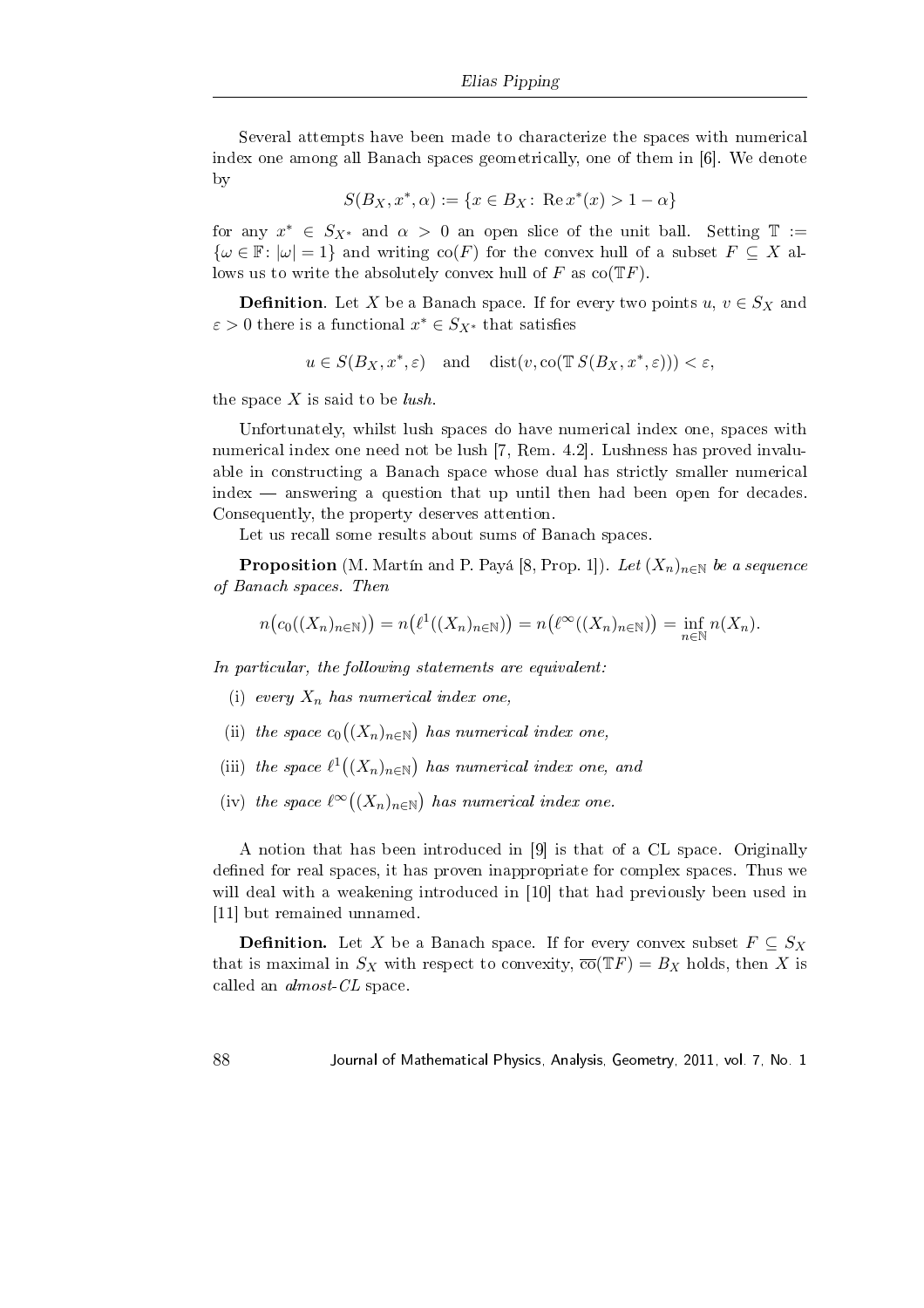Almost-CL spaces are easily seen to be lush spaces but the converse does not hold [6, Ex. 3.4(c)]. With regard to sums, the following result has been obtained.

**Proposition** (M. Martín and P. Payá [12, Prop. 8 & 9]). Let  $(X_n)_{n\in\mathbb{N}}$  be a sequence of Banach spaces. Then the following are equivalent:

- (i) every  $X_n$  is an almost-CL space,
- (ii) the space  $c_0$ ¡  $(X_n)_{n\in\mathbb{N}}$ ¢ is almost-CL, and
- (iii) the space  $\ell^1$  (  $(X_n)_{n\in\mathbb{N}}$ ¢ is almost-CL.

For the recently introduced lushness property, however, only part of the corresponding equivalence has been shown.

**Proposition** (Boyko et al. [13, Prop. 5.3]). Let  $(X_n)_{n\in\mathbb{N}}$  be a sequence of Banach spaces. If every  $X_n$  is lush, then so are the spaces

$$
c_0((X_n)_{n\in\mathbb{N}}), \ell^1((X_n)_{n\in\mathbb{N}}), \text{ and } \ell^{\infty}((X_n)_{n\in\mathbb{N}}).
$$

We seek to improve this result, bringing it up to par with what has been proved for almost-CL spaces and spaces with numerical index one.

## Inheritance of Lushness

To this end we will show that if  $X$  and  $Y$  are arbitrary Banach spaces and one of the two spaces  $X \oplus_1 Y$  or  $X \oplus_{\infty} Y$  is lush, then X and Y are lush themselves.

Such a relation between the spaces  $X, Y$ , and their sum can also be expressed in terms of projections.

**Definition.** Let Z be a Banach space and  $P: Z \rightarrow Z$  a linear projection that satisfies  $||z|| = \max{||Pz||, ||z - Pz||}$  for every  $z \in Z$ . Then P and ran P are called an M-projection and an M-summand, respectively.

**Definition.** Let Z be a Banach space and  $P: Z \rightarrow Z$  a linear projection that satisfies  $||z|| = ||Pz|| + ||z - Pz||$  for every  $z \in Z$ . Then P and ran P are called an L-projection and an L-summand, respectively.

Basic results of L- and M-structure theory that will be used from here on can be found in [14, Sec. I.1]. If a subspace  $X \subseteq Z$  is an M-summand, its annihilator  $X^{\perp}$  is an L-summand in  $Z^*$ . However, an L-summand of  $Z^*$  need not be the annihilator of any space  $X \subseteq Z$ , nor must subspaces  $X \subseteq Z$  for which  $X^{\perp}$  is an L-summand in  $Z^*$  be M-summands. Subspaces  $X \subseteq Z$  for which  $X^\perp$  is an L-summand in  $Z^*$  are referred to as  $M$ -ideals.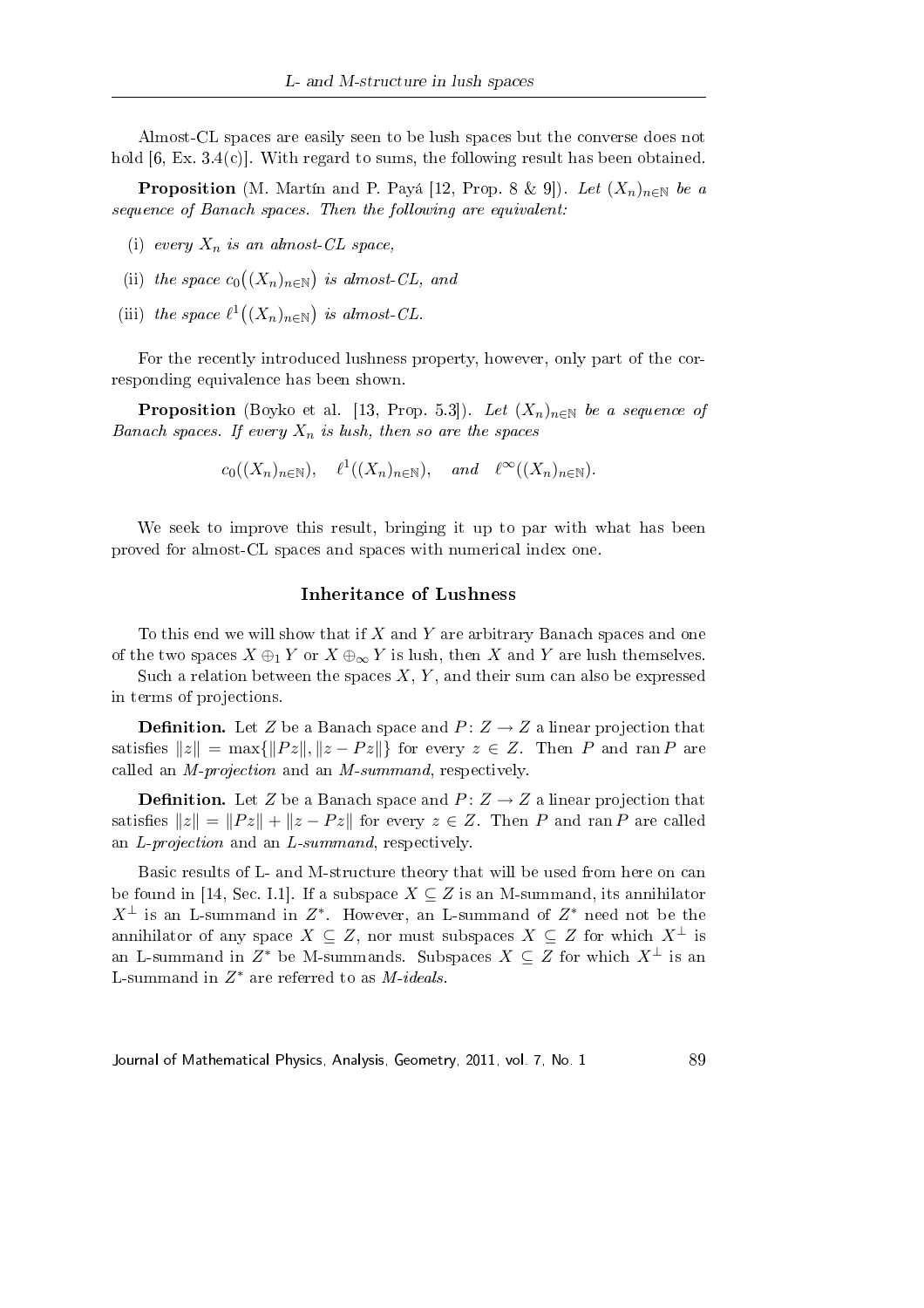#### M-summands

We can now proceed to show that M-summands inherit lushness.

**Proposition 1.** Let X be an M-summand in a lush space Z. Then X is lush.

P r o o f. Let  $u, v \in S_X$  and  $\varepsilon \in (0,1)$  be arbitrary. Since X is an Msummand there is an M-projection  $P: Z \to Z$  with ran(P) = X. Because Z is lush, there is a functional  $z^* \in S_{Z^*}$  satisfying  $u \in S(B_Z, z^*, \varepsilon/2)$  and

$$
dist(v, co(T S(B_z, z^*, \varepsilon/2))) < \varepsilon/2.
$$

Hence there are points  $z_1, \ldots, z_n \in S(B_Z, z^*, \varepsilon/2)$  and corresponding  $\theta_1, \ldots, \theta_n$ Thence there are points  $z_1, \ldots, z_n \in S(DZ, z^2, z^2)$ <br>  $\in \mathbb{F}$  that satisfy  $\sum_{k=1}^n |\theta_k| \leq 1$  such that  $\parallel$ ) al.<br> $\sum n$  $\frac{n}{k=1} \theta_k z_k - v \| < \varepsilon/2$  holds. The projection  $P$  allows us to split these points up into

 $x_k := P z_k$  and  $y_k := P x_k - x_k$ ,

of which the  $x_k$  appear to approximate v mostly by themselves:

$$
\left\| \sum_{k=1}^n \theta_k z_k - v \right\| = \max \left\{ \left\| \sum_{k=1}^n \theta_k y_k \right\|, \left\| \sum_{k=1}^n \theta_k x_k - v \right\| \right\}.
$$

By Re  $z^*(x) > 1 - \varepsilon/2$  and  $||z^*|| = 1$  we clearly have Re  $z^*(y_k) \le \varepsilon/2||x_k|| \le \varepsilon/2$ for every  $k$  and thus

$$
\operatorname{Re} z^*(x_k) = \operatorname{Re} z^*(z_k) - \operatorname{Re} z^*(y_k) > 1 - \varepsilon,
$$

leaving us with  $x_k \in S(B_X, z^*, \varepsilon)$ , and therefore

$$
dist(v, co(T S(B_X, z^*, \varepsilon))) < \varepsilon.
$$

By restricting  $z^*$  to X and normalizing the restriction, we obtain the desired functional.

#### M-ideals

The celebrated principle of local reflexivity due to Lindenstrauss and Rosenthal [15] can be used to extend Proposition 1 to M-ideals. More precisely, we require a refined statement.

**Theorem** (Johnson et al. [16, Sec. 3]). Let X be a Banach space,  $E \subseteq X^{**}$ and  $F \subseteq X^*$  finite dimensional and  $\varepsilon > 0$  arbitrary. Then there is an operator  $T\colon E\to X$  with  $||T|| ||T^{-1}||\leq 1+\varepsilon$  that satisfies  $(T\circ i_X)(x)=x$  for every  $x\in X$ with  $i_X(x) \in E$  and  $x^{**}(x^*) = x^*(Tx^{**})$  for every  $x^* \in F$ ,  $x^{**} \in E$ .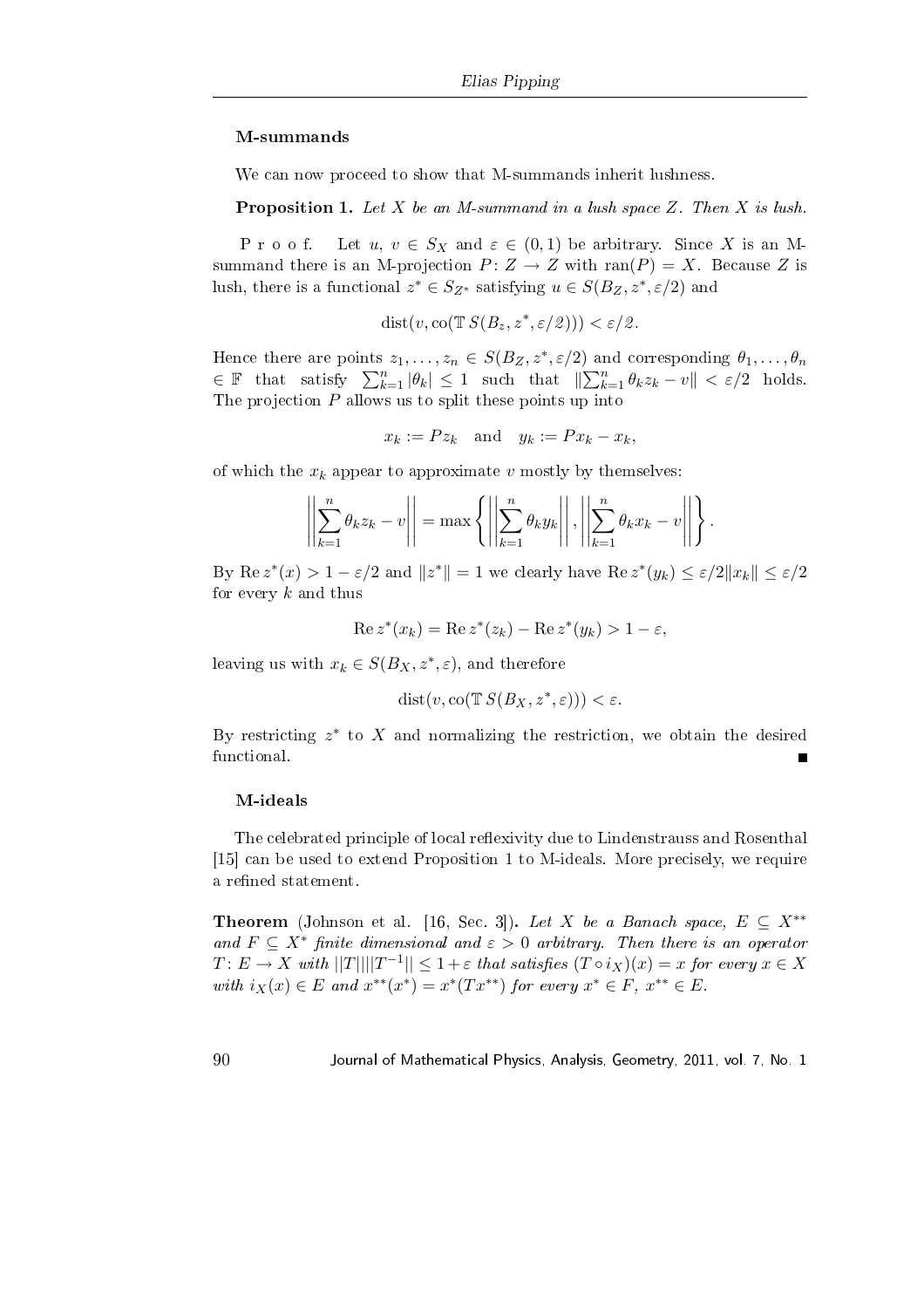An elementary proof is given in [17, Th. 2].

**Remark 1.** We shall only be concerned with the case  $X \neq \{0\}$  in the above theorem. Without loss of generality, we can then assume  $E \cap i_X(X) \neq \{0\}$ . Consequently, the  $\varepsilon$ -isometry T can be chosen to satisfy

$$
1 - \varepsilon \le ||Tz^{**}|| \le 1 + \varepsilon \quad \text{for every } z^{**} \in S_E.
$$

With that in mind extending Proposition 1 to M-ideals is straightforward.

**Theorem 2.** Let  $X$  be an M-ideal in a lush space  $Z$ . Then  $X$  is lush as well.

P r o o f. Let the points  $u, v \in S_X$  be arbitrary and  $\varepsilon > 0$ . The lushness of Z now guarantees that there is a functional  $z^* \in S_{Z^*}$  with  $u \in S(B_Z, z^*, \varepsilon/2)$ as well as an absolutely convex combination of points  $z_1, \ldots, z_n \in S(B_Z, z^*, \varepsilon/2)$ as wen as an absolutely convex combination of points  $z_1$ ,<br>and corresponding scalars  $\theta_1,\ldots,\theta_n\in\mathbb{F}$  such that  $\|\sum_k^n$ and corresponding scalars  $\theta_1, \ldots, \theta_n \in \mathbb{F}$  such that  $\|\sum_{k=1}^n \theta_k z_k - v\| < \varepsilon/2$  and  $\sum_{k=1}^n |\theta_k| \leq 1$ . We observe  $Z^{**} = X^{\perp \perp} \oplus_{\infty} M$  for some subspace  $M \subseteq Z^{**}$ . For  $k \in \{1, \ldots, n\}$  we can now find a decomposition  $i_Z(z_k) = x_k^{**} + y_k^{**}$  with  $x_k^{**} \in X^{\perp \perp}$  and  $y_k^{**} \in M$ . By

$$
Re(i_{Z^*}(z^*))(i_Z(u)) = Re z^*(u) > 1 - \varepsilon/2,
$$

we clearly have

$$
|y^{**}(z^*)| \le \varepsilon/2 \quad \text{for every } y^{**} \in S_M.
$$

The functionals  $x_k^{**}$  satisfy

$$
\operatorname{Re} x_k^{**}(z^*)=\operatorname{Re} z^*(z_k)-\operatorname{Re} y_k^{**}(z^*)>1-\varepsilon
$$

and in particular

$$
1 - \varepsilon \le ||x_k^{**}|| \le ||z_k|| = 1.
$$

We also remark

$$
\left\| \sum_{k=1}^{n} \theta_k z_k - v \right\| = \max \left\{ \left\| \sum_{k=1}^{n} \theta_k y_k^{**} \right\|, \left\| \sum_{k=1}^{n} \theta_k x_k^{**} - iz(v) \right\| \right\}.
$$

Since  $X^{\perp \perp}$  and  $X^{**}$  can be identified, we have shown that the functionals  $x_k^{**}$ meet the requirements of lushness for  $i_X(u)$  and  $i_X(v)$  in  $X^{**}$ .

In applying the principle of local reflexivity to the finite dimensional subspace  $E := \text{lin}\{x_1^{**},\ldots,x_n^{**},i_Z(v)\} \subseteq X^{**}$ , we obtain an operator  $T: E \to X$  that satisfies

•  $(T \circ i_X)x = x$  for every  $x \in X$  with  $i_X(x) \in E$ .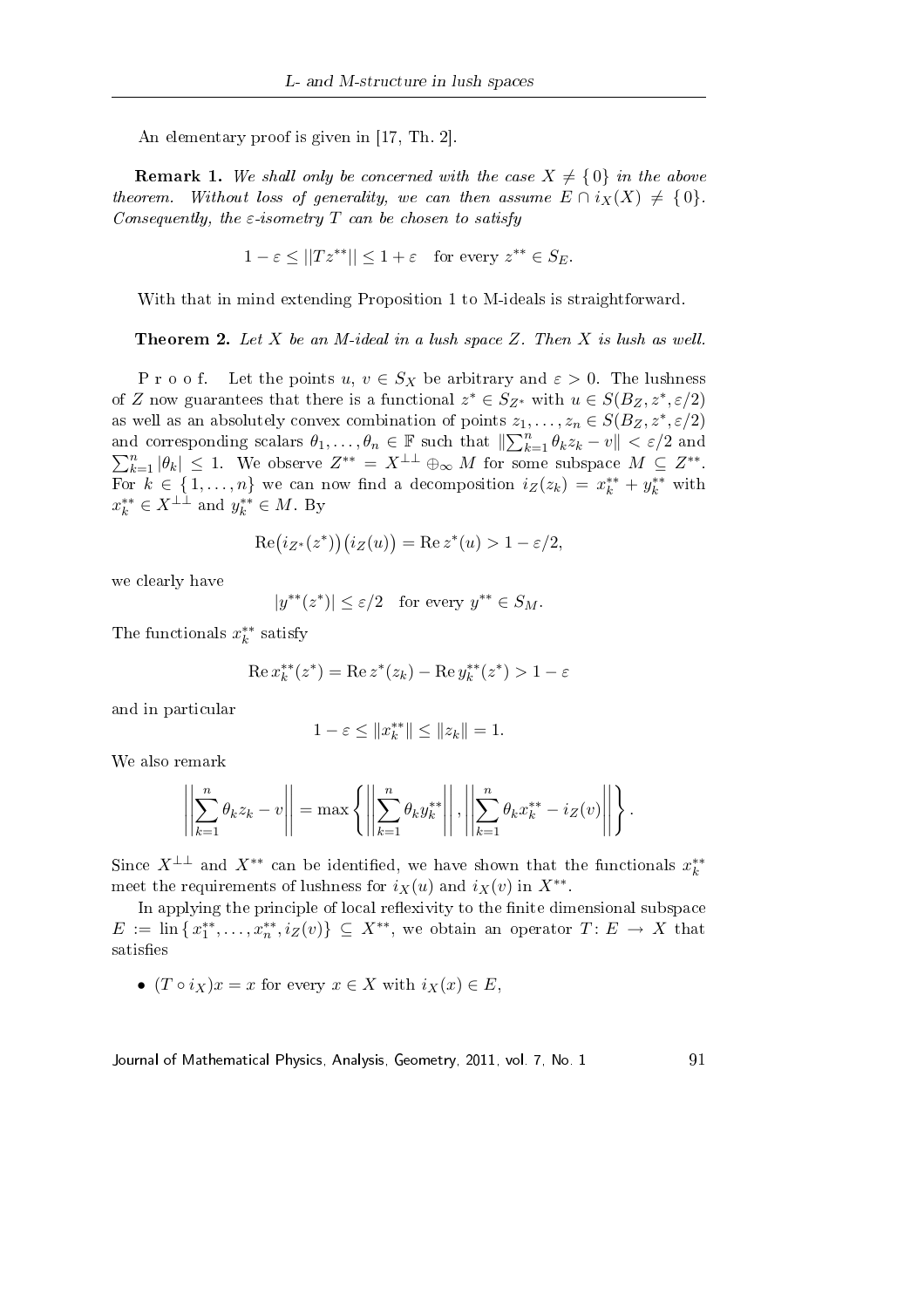- $z^*(Tz^{**}) = z^{**}(z^*)$  for  $z^{**} \in E$  and
- $1 \varepsilon/2 \leq ||Tz^{**}|| \leq 1 + \varepsilon/2$  for  $z^{**} \in S_E$  (as per Remark 1).

We can now project  $x_k^{**}$  onto X with any relevant structure preserved. For  $x_k :=$  $Tx_k^{**} \in X$  we observe

$$
\left|\left|\sum_{k=1}^n\theta_kx_k-v\right|\right|=\left|\left|\sum_{k=1}^n\theta_kTx_k^{**}-(T\circ i_Z)v\right|\right|\leq (1+\varepsilon/2)\left|\left|\sum_{k=1}^n\theta_kx_k^{**}-i_Z(v)\right|\right|<\varepsilon
$$

and  $\text{Re } z^*(x_k) = \text{Re } x_k^{**}(z^*) > 1 - \varepsilon$ . What remains to be done is normalizing. We thus continue to set  $\tilde{x}_k := x_k/||x_k||$  and obtain

$$
||x_k - \tilde{x}_k|| = ||x_k|| - 1|
$$
  
\n
$$
\le ||x_k|| - ||x_k^{**}|| + ||x_k^{**}|| - 1|
$$
  
\n
$$
\le ||Tx_k^{**}|| - ||x_k^{**}|| + \varepsilon/2
$$
  
\n
$$
= \varepsilon ||x_k^{**}||/2 + \varepsilon/2
$$
  
\n
$$
\le \varepsilon,
$$

and therefore

$$
\left| \left| \sum_{k=1}^n \theta_k \tilde{x}_k - v \right| \right| \le \left| \left| \sum_{k=1}^n \theta_k (x_k - \tilde{x}_k) \right| \right| + \left| \left| \sum_{k=1}^n \theta_k x_k - v \right| \right| \le \max_{k \le n} \|x_k - \tilde{x}_k\| + \varepsilon \le 2\varepsilon
$$

as well as

$$
\operatorname{Re} z^*(\tilde{x}_k) \ge \operatorname{Re} z^*(x_k) - \|x_k - \tilde{x}_k\| > 1 - 2\varepsilon.
$$

## L-summands

Lushness is also inherited by L-summands. To see this we replace the complementary parts  $y_k$  of  $z_k$  with elements  $\xi_k \in X$  on which the functional  $z^*$  nearly attains its norm, such that the  $\theta_k \xi_k$  nearly add up to zero.

**Theorem 3.** Let  $X$  be an L-summand of a lush space  $Z$ . Then  $X$  is lush.

P r o o f. Let  $u, v \in S_X$  and  $\varepsilon > 0$  be arbitrary. Since Z is lush, for any  $\eta > 0$ there is a functional  $z^* \in S_{Z^*}$  as well as  $z_1, \ldots, z_n \in S(B_Z, z^*, \eta)$  and  $\theta_1, \ldots, \theta_n$ equality in the E statistical state is  $z_1, \ldots, z_n \in S(D_Z, z)$ <br>  $\in \mathbb{F}$  with  $\sum_{k=1}^n |\theta_k| \leq 1$  satisfying  $u \in S(D_Z, z^*, \eta)$  and  $\|\sum_k^n$  $\lim_{k=1}^n \theta_k z_k - v \Vert < \eta.$ Let P be the L-projection onto X. We set  $x_k := P z_k$ ,  $y_k := z_k - x_k$  and note

$$
\left\| \sum_{k=1}^n \theta_k z_k - v \right\| = \left\| \sum_{k=1}^n \theta_k x_k - v \right\| + \left\| \sum_{k=1}^n \theta_k y_k \right\|.
$$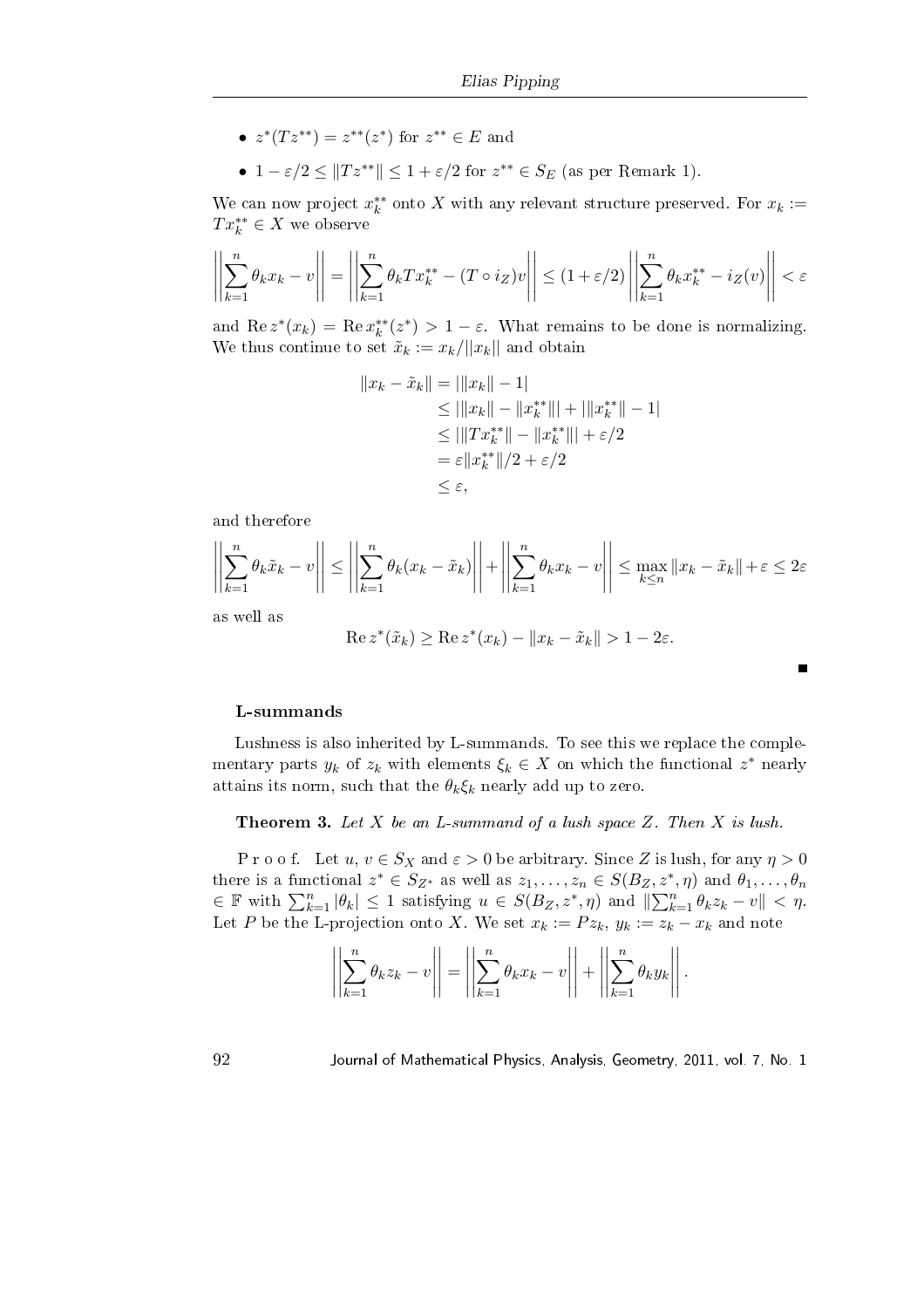In particular, this gives  $\|\sum_{k}^{n}$  $\lim_{k=1}^n \theta_k x_k - v$  ||  $< \eta$  and ||  $\sum_{n=1}^{\infty}$  $\lim_{k=1}^n \theta_k y_k \Vert < \eta$ . Replacing  $y_k$  with  $\xi_k := \|y_k\|/\|u\|$ u by setting  $\tilde{x}_k := x_k + \xi_k$  yields  $\|\tilde{x}_k\| \leq \|z_k\| \leq 1$  and

$$
\begin{aligned} \text{Re}\, z^*(\tilde{x}_k) &= \text{Re}\, z^*(z_k - y_k + \xi_k) \\ &> (1 - \eta) - \|y_k\| + (1 - \eta)\|y_k\| \\ &= 1 - \eta - \eta \|y_k\| \\ &\ge 1 - 2\eta. \end{aligned}
$$

We observe

$$
\operatorname{Re} z^*(y_k) = \operatorname{Re} z^*(z_k) - \operatorname{Re} z^*(x_k) \ge (1 - \eta) - ||x_k|| \ge ||y_k|| - \eta,
$$
 (1)

which we will utilize to prove

$$
\left(\operatorname{Im} z^*(y_k)\right)^2 \le 2\|y_k\|\eta. \tag{2}
$$

Since (2) trivially holds if  $||y_k|| \leq \eta$  is satisfied, we shall assume  $||y_k|| > \eta$ , leaving us with

$$
\begin{aligned} \left(\operatorname{Im} z^*(y_k)\right)^2 &\leq (\operatorname{Re} z^*(y_k))^2 + (\operatorname{Im} z^*(y_k))^2 - (\|y_k\| - \eta)^2 \\ &= |z^*(y_k)|^2 - \|y_k\|^2 + 2\|y_k\|\eta - \eta^2 \\ &\leq 2\|y_k\|\eta - \eta^2 \\ &< 2\|y_k\|\eta. \end{aligned}
$$

We therefore have

$$
\left| \sum_{k=1}^{n} \theta_k \operatorname{Re} z^*(y_k) \right| = \left| \sum_{k=1}^{n} \theta_k z^*(y_k) - i \sum_{k=1}^{n} \theta_k \operatorname{Im} z^*(y_k) \right|
$$
  

$$
\leq \left| \left| \sum_{k=1}^{n} \theta_k y_k \right| \right| + \max_{k \leq n} |\operatorname{Im} z^*(y_k)|
$$
  

$$
\leq \eta + \max_{k \leq n} \sqrt{2 \|y_k\|} \eta
$$
  

$$
\leq \eta + 2\sqrt{\eta}.
$$

Applying (1) to  $\delta_k := ||y_k|| - \text{Re } z^*(y_k)$  yields  $|\delta_k| \leq \eta$ ; we conclude

$$
\left| \left| \sum_{k=1}^{n} \theta_k \xi_k \right| \right| \le \left| \sum_{k=1}^{n} \theta_k \operatorname{Re} z^*(y_k) \right| + \left| \sum_{k=1}^{n} \theta_k \delta_k \right|
$$
  

$$
\le 2\eta + 2\sqrt{\eta}
$$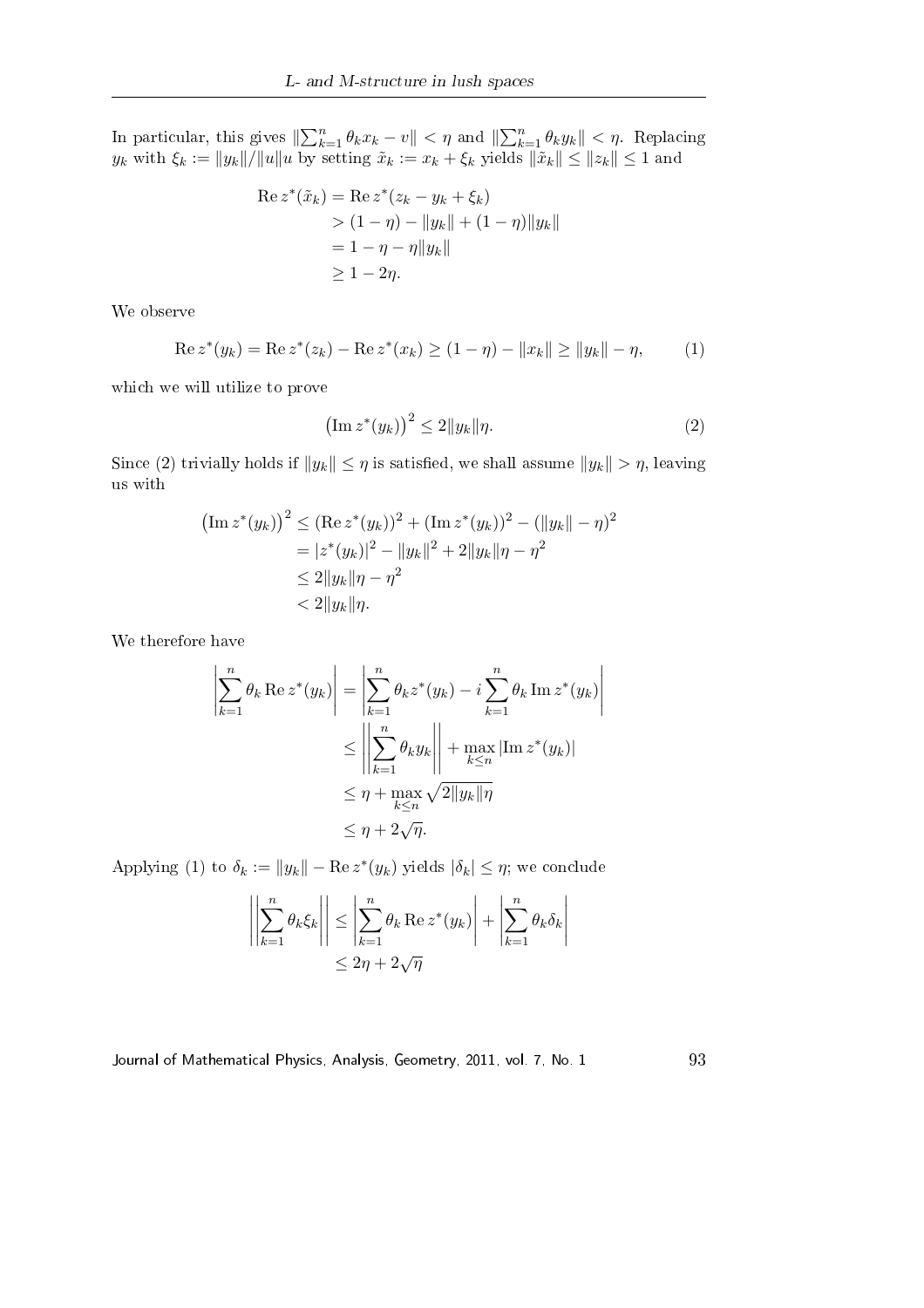and thus

$$
\left\| \sum_{k=1}^{n} \theta_k \tilde{x}_k - v \right\| = \left\| \sum_{k=1}^{n} \theta_k (x_k + \xi_k) - v \right\|
$$
  

$$
\leq \left\| \sum_{k=1}^{n} \theta_k x_k - v \right\| + \left\| \sum_{k=1}^{n} \theta_k \xi_k \right\|
$$
  

$$
\leq 3\eta + 2\sqrt{\eta}.
$$

Going back and choosing  $\eta$  such that  $3\eta + 2\sqrt{\eta} < \varepsilon$  and  $2\eta < \varepsilon$  are satisfied yields

$$
\operatorname{Re} z^*(\tilde{x}_k) > 1 - \varepsilon \quad \text{for every } k \in \{1, \dots, n\}
$$

and

$$
dist(v, co(TS(S_X, z^*, \varepsilon))) < \varepsilon
$$

 $\blacksquare$ 

as desired.

#### References

- [1] O. Toeplitz, Das Algebraische Analogon zu Einem Satze von Fejér. Math. Z. 2 (1918), No. 1-2, 187-197, DOI 10.1007/BF01212904.
- [2] G. Lumer, Semi-Inner-Product Spaces. Trans. Amer. Math. Soc. 100 (1961), 2943.
- [3] F.L. Bauer, On the Field of Values Subordinate to a Norm. Numer. Math. 4  $(1962), 103-113.$
- [4] M. Martín, A Survey on the Numerical Index of a Banach Space. Extracta Math. 15 (2000), No. 2, 265276. III Congress on Banach Spaces (Jarandilla de la Vera, 1998)
- [5] V. Kadets, M. Martín, and P. Payá, Recent Progress and Open Questions on the Numerical Index of Banach Spaces.  $-RACSAM Rev. R. Acad. Cienc. Exactas Fís.$ Nat. Ser. A Mat. 100  $(2006)$ , No. 1-2, 155-182.
- [6] K. Boyko, V. Kadets, M. Martín, and D. Werner, Numerical Index of Banach Spaces and Duality.  $-$  Math. Proc. Cambridge Philos. Soc. 142 (2007), No. 1, 93-102, DOI 10.1017/S0305004106009650.
- [7] K. Boyko, V. Kadets, M. Martín, J. Merí, and V. Shepelska, Lushness, Numerical Index One and Duality.  $-$  J. Math. Anal. Appl. 357 (2009), No. 1, 15-24, DOI 10.1016/j.jmaa.2009.03.055.
- [8] M. Martín and P. Payá, Numerical Index of Vector-Valued Function Spaces. Studia Math.  $142$  (2000), No. 3, 269-280.